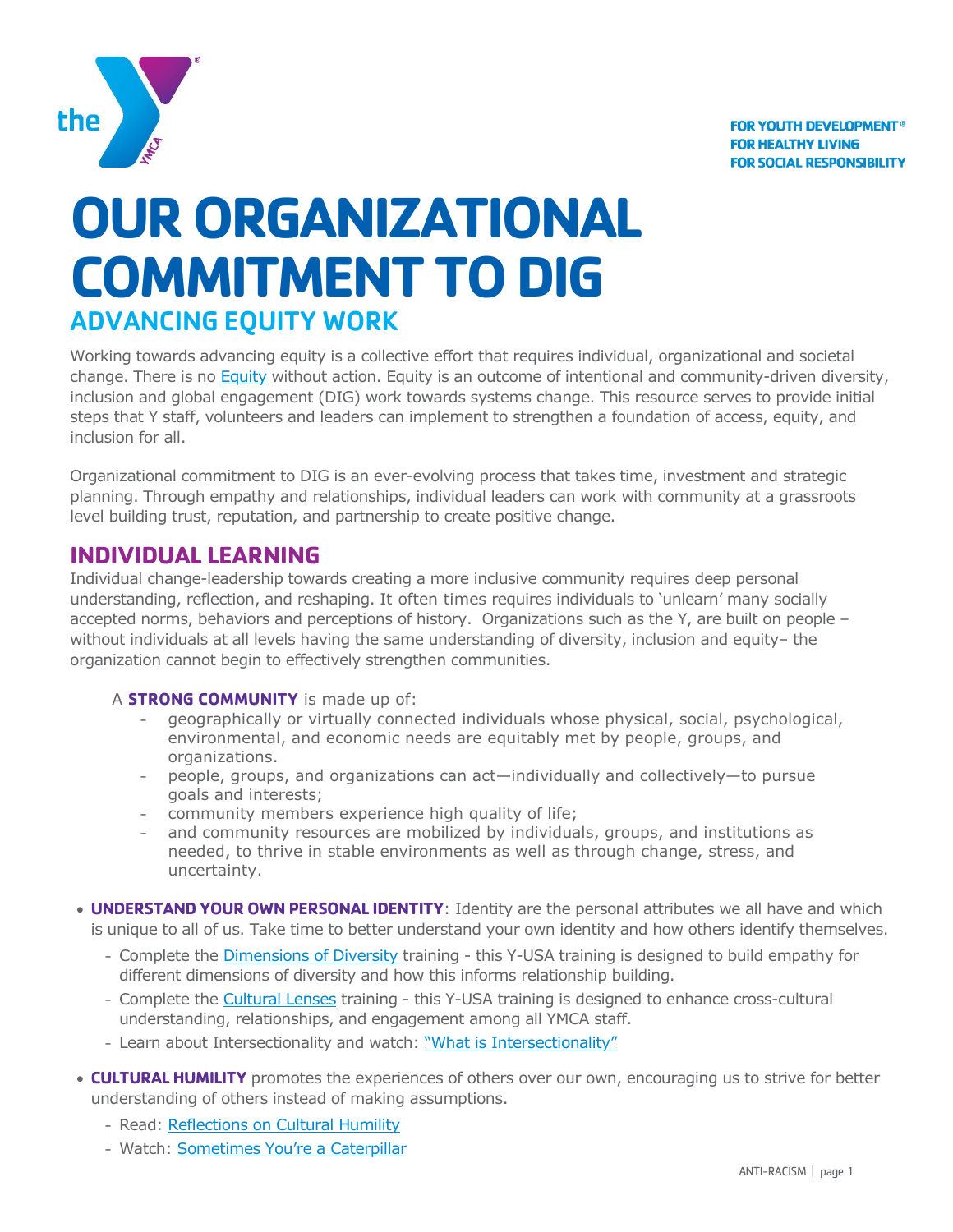- **UNCONSCIOUS/IMPLICIT BIASES** are formed by our environment throughout life: family, friends, school, media, and more contribute to shaping our biases. Bias is a normal human behavior and we must learn about our own biases to take actions that minimize their negative impact on others. To advance equity we must understand both our individual bias and the collective bias of our organization and society.
	- Complete the [Advancing Equity: Understanding My Biases](https://lcdc.yexchange.org/s/c54p87v) training. This Y-USA online training introduces the concept of bias and explores the positive and negative impact of bias in everyday situations and offers a framework for countering bias.
	- Interrupt Hate & Bias and Countering Hate & Bias
- **MICROAGGRESSIONS** are small negative statements or actions that are hurtful, devalue and dehumanize others. Our words matter. We must recognize the damage we might inflict on individuals or groups in our community through microagressions.
	- Watch: [Microaggressions are small statements, or actions, that accumulate.](https://www.youtube.com/watch?v=hDd3bzA7450)
	- Read: [Microaggressions cause emotional AND physical harm to the recipient.](https://www.usatoday.com/story/news/2018/02/28/what-microaggressions-small-slights-serious-consequences/362754002/)
- **ALLYSHIP** An ally is someone who makes the commitment and effort to recognize their own privilege based on different dimensions of diversity - and takes action in solidarity with marginalized groups to remove advantages created by an ally's own unearned privilege.
	- Learn more through the [Allyship in Action,](https://link.ymca.net/mlink/post/Mjk1MA) a National Employee Resource Group (ERG) Webinar Series that provides effective strategies for Allyship.
- **RACIAL EQUITY** We must recognize the significant impact of an individual's race on the way they are treated in the United States, and the way in which racism has been institutionalized and socialized historically to the advantage or disadvantage of particular racial demographics. Understanding the importance of Racial Equity starts with learning and education then take actions that promote racial equity.
	- [Starting your Anti-Racism Journey](https://link.ymca.net/mlink/post/NzQ0OA) addresses how to undo racism and become "anti-racists" at an individual, organizational, and societal level.

# **ORGANIZATIONAL LEARNING**

Intentional and clear commitment to equity and inclusion is a powerful first step towards advancing equity within the Y and the communities we serve. Integration of Diversity, Inclusion and Global (DIG) Strategies increases the Y's relevance, visibility and impact in advancing equity within community and society. Strategic planning is key to producing impactful outcomes while working with community. By identifying best practices, policy and procedures to ensure access for all; programmatic solutions address systemic issues.

Building bridges to foster a more cohesive society begins with visionary leadership, ensuring all resources are adapted to address new challenges and needs within the community. Mobilizing resources while infusing DIG principles, practices and strategy can help strengthen a Y and its ability to operate in and serve our increasingly diverse and changing communities.

## **ADVANCING DIG STRATEGIES**

Learn about DIG Strategies and the DIG Network, start with the [Orientation](https://lcdc.yexchange.org/Catalog/Class/Detail/251629) to DIG and YMCA as a Global [Organization.](https://lcdc.yexchange.org/Catalog/Class/Detail/247132) The Y's commitment [to diversity, inclusion, and global \(DIG\)](https://www.ymca.net/diversity-inclusion) provides serves as a compass as the Y works alongside communities to drive social progress. Do you know if your Y has a DIG statement?

- [Best Practices in Diversity, Inclusion and Global \(DIG\) Committee Work](https://link.ymca.net/mlink/file/NjI0MQ)
- [Building Bridges: Creating Safe Spaces for Healing & Dialogue](https://link.ymca.net/ce/pulse/user/teams/group/uploaded_files/NDEx?project_id=192&folder=126473)
- [The Business Case for Diversity, Inclusion and Global Work](https://link.ymca.net/mlink/file/MTI5MDQ)
- [DIG Innovation Network](https://link.ymca.net/mlink/file/MTE1OTI5)
- [Diversity, Inclusion, and Global Metrics](https://link.ymca.net/mlink/site_page/NDEx) [Local DIG Metrics Dashboard Report](https://insights.ymca.net/Reports_bi/browse/)